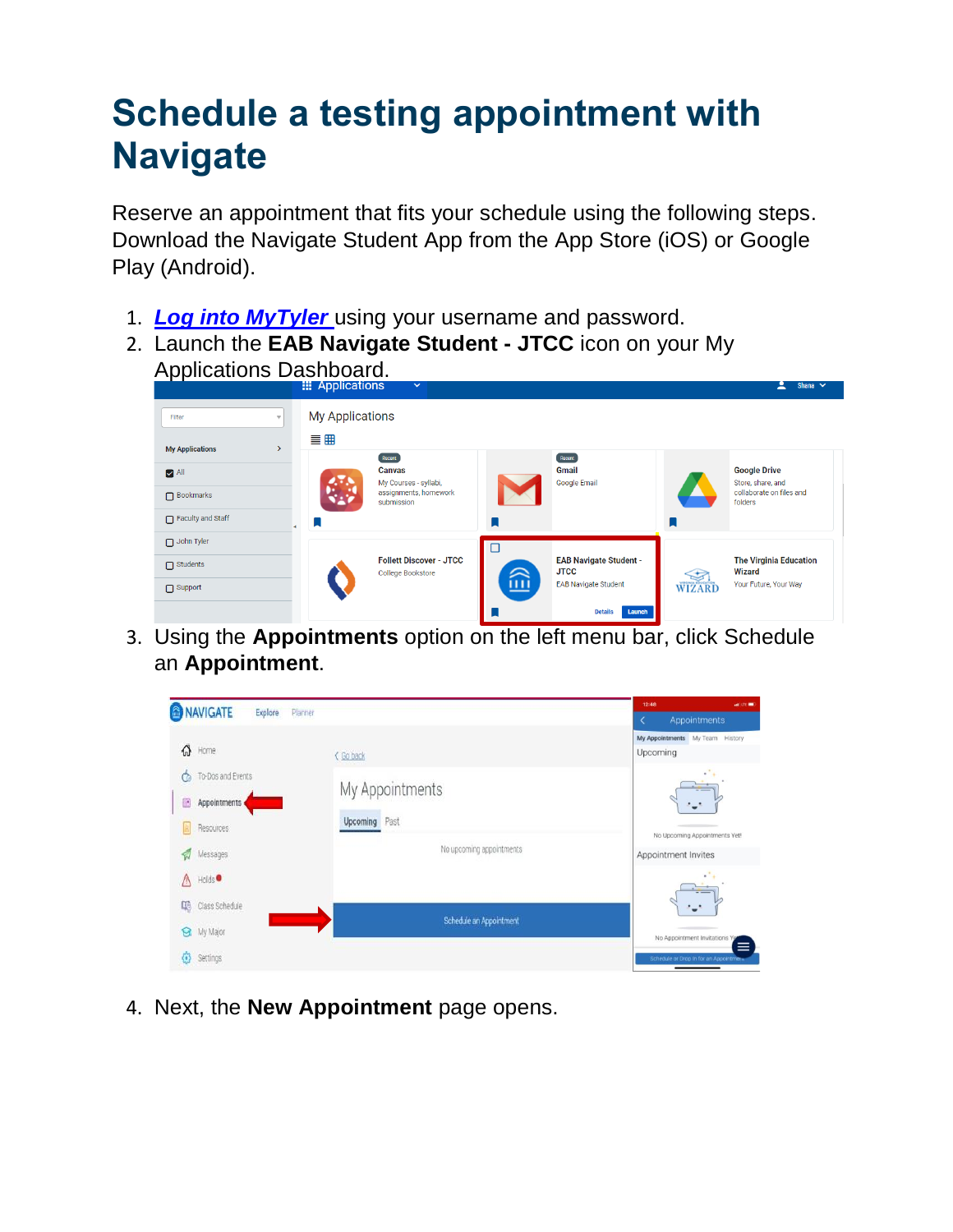| <b>ONAVIGATE</b>            | Explore Planner                  |                           | New Appointment<br>$\left\langle \right\rangle$<br>① Logout |
|-----------------------------|----------------------------------|---------------------------|-------------------------------------------------------------|
|                             |                                  |                           | What can we help you find?                                  |
| $Q2$ Home                   | < Go Back   Dashboard            |                           | Choose the type of support you need. *                      |
| To Dos and Events<br>ch.    |                                  |                           |                                                             |
| 2<br>Appointments           | New Appointment                  |                           | Service                                                     |
| Reports <b>ESTA</b>         | What can we help you find?       | Other Appointment Options |                                                             |
| <b>Study Buddies</b><br>HА: |                                  |                           | Pick a Date $@$                                             |
| Resources                   | Appointment Care Unit :          | Drap in times             | Monday, January 4th 2021<br>$\mathcal{L}$                   |
| Messages                    |                                  | Request another lime      | Find Available Time                                         |
| Holds                       | Appointment Service :            | Meet Your Success Team    |                                                             |
| CD<br>Class Schedule        |                                  |                           | Other Appointment Options                                   |
| My Major<br>a               | Pick a Date (D)                  |                           | <b>View Drop-In Times</b>                                   |
| G)<br>Settings              | Thursday, December 3rd 2020<br>× |                           | <b>Request Appointment Time</b>                             |
|                             | Find Available Time              |                           | Meet Your Success Team                                      |
|                             |                                  |                           | ≡                                                           |
|                             |                                  |                           |                                                             |

- 5. Select **Testing** for Appointment Care Unit.
- 6. Select a **Service** (reason for appointment). Some services will require you to provide a **COURSE** before moving forward. If you are taking an exam for a course, please provide your course information **(Course Name & Section#)**. In Comment Section: **Add Test Name and Instructor's name.**

**In-Person Services**: Accuplacer ESL, VPT, Make-up Test, MTE 2nd Attempt, TEAS, CLEP, Testing with Accommodations (Email IAP), and NAS 2 Test Out. If you need to schedule an in-person exam for an online course and it's not a make-up test, click here: <https://apps.jtcc.edu/TestingServicesStudent/>

**Virtual Testing Services:** Remote exam via Zoom, Make-up Test via Zoom, MTE 2nd Attempt via Zoom, TEAS via Proctorio, and Testing with Accommodations via Zoom (Email IAP) and Accuplacer ESL via zoom. **NAS 2 Test Out** – case-by-case during semester and offered virtually in between semesters. **ITE 115 Test Out** – Offered through Canvas Course. Can be taken in-person if needed.

Once the Care Unit and Service are chosen, the student chooses a date and clicks Find Available Time. The next page appears.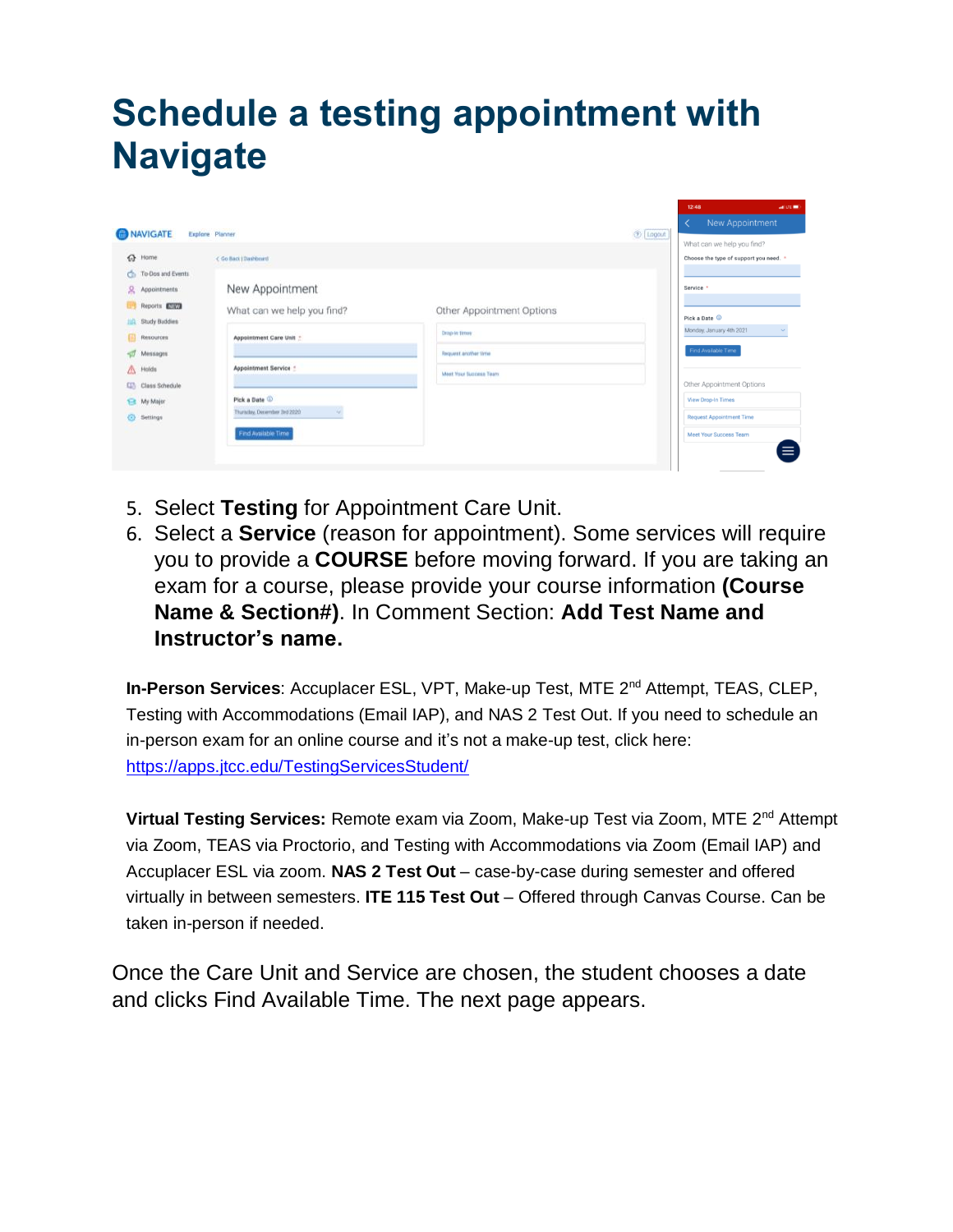|       |                                                 |                                          |               |                          |                |                                          |                                                                                                                               |        | All Filters                           |                   |    |                                 |         | Start Over                               |
|-------|-------------------------------------------------|------------------------------------------|---------------|--------------------------|----------------|------------------------------------------|-------------------------------------------------------------------------------------------------------------------------------|--------|---------------------------------------|-------------------|----|---------------------------------|---------|------------------------------------------|
|       |                                                 |                                          |               |                          |                |                                          |                                                                                                                               | like   |                                       |                   |    |                                 |         | Choose the type of appointment you would |
|       |                                                 |                                          |               |                          |                |                                          |                                                                                                                               |        | Advising                              |                   |    |                                 |         |                                          |
|       |                                                 |                                          |               |                          |                |                                          |                                                                                                                               |        | <b>Support Service</b>                |                   |    |                                 |         |                                          |
|       |                                                 |                                          |               |                          |                |                                          |                                                                                                                               |        | Choosing Major                        |                   |    |                                 |         |                                          |
|       |                                                 | New Appointment                          |               |                          |                |                                          |                                                                                                                               |        | Pick a Date 1                         |                   |    |                                 |         |                                          |
|       | All Filters                                     |                                          |               |                          |                | Start Over                               | B Advang B Choosing Major                                                                                                     | ≺      | $\sqrt{3}$                            |                   |    | November 2020                   |         |                                          |
| like  |                                                 |                                          |               |                          |                | Choose the type of appointment you would | 3 Locations                                                                                                                   |        | Sun Mon Tue Wed Thu Fri Sat           |                   |    |                                 |         |                                          |
|       | Advising                                        |                                          |               |                          |                |                                          | e<br>Tue, Nov 3rd<br>$\rightarrow$                                                                                            |        | 9<br>B                                | $2 - 3 - 4$<br>70 | 11 | $\frac{5}{2}$<br>$\frac{12}{5}$ | ÷<br>73 | 7<br>74                                  |
|       |                                                 | <b>Support Service</b><br>Choosing Major |               |                          |                |                                          | <b>Academic Success Center</b><br>Drop in Times Available                                                                     |        | 15<br>16                              | 17                | 18 | 79                              | $^{20}$ | 21                                       |
|       | Pick a Date (D)                                 |                                          |               |                          |                |                                          | <b>Contract Contract Contract Contract</b><br>88 48 4A 08 KB 5 People                                                         |        | 22.<br>$23\,$<br>$\frac{30}{2}$<br>29 | $\frac{24}{5}$    |    | 25 26                           | $27\,$  | 28                                       |
| K     | $\sqrt{2}$                                      |                                          |               | November 2020            |                |                                          | 230-300 PM ) 240-315 PM ) 300-330 PM<br>100-130 PM<br>115-14594<br>136-20074<br>141-215 PM<br>200-230 PM<br>$(211 - 245 + 1)$ |        |                                       |                   |    |                                 |         |                                          |
|       |                                                 | Sun Mon Tue Wed Thu Fri Sat              |               |                          |                |                                          | 415-4457M (430-520PM)<br>315-345 PM (326-435 PM) (345-415 PM)<br>420-430 PM                                                   |        |                                       |                   |    |                                 |         |                                          |
| s.    |                                                 |                                          | $\frac{1}{2}$ | $\frac{1}{2}$            | ×              | $\overline{z}$                           | Dige more iui                                                                                                                 | Staff  |                                       |                   |    |                                 |         |                                          |
| 8     |                                                 | 10                                       | ņ             | $\frac{12}{4}$           | $\frac{13}{2}$ | 14                                       |                                                                                                                               |        | Search by name                        |                   |    |                                 |         |                                          |
| 15    | 16                                              | Ų                                        | 15            | $19$                     | 킞              | 21                                       | Central Advising Building<br>Drop-in Times Available                                                                          | Where? |                                       |                   |    |                                 |         |                                          |
| 22    | $\frac{23}{4}$                                  |                                          |               | $24$ $25$ $26$ $27$ $28$ |                |                                          |                                                                                                                               |        | Search by name                        |                   |    |                                 |         |                                          |
|       | 29 30                                           |                                          |               |                          |                |                                          | <b>JO 18 18 18 20</b><br>5 Pancile                                                                                            |        |                                       |                   |    |                                 |         |                                          |
|       |                                                 |                                          |               |                          |                |                                          | 100-2007M 220-3007M (200-4007M ) 400-5007M (500-6007M                                                                         | Course |                                       |                   |    |                                 |         |                                          |
|       |                                                 |                                          |               |                          |                |                                          |                                                                                                                               |        | Select course                         |                   |    |                                 |         |                                          |
| Staff | <b>Plan and a distribution of the Company's</b> |                                          |               |                          |                |                                          | <b>West Campus Building</b>                                                                                                   |        |                                       |                   |    |                                 |         |                                          |

- 7. **Pick a Date** and **Find Available Time**.
- 8. Choose from the three Locations: **Chester Testing Center**, **Midlothian Testing Center**, or **Virtual Testing Center**.
- 9. **Reserve** a time slot that works best for your schedule.
- 10. **Review Appointment Details and Confirm** your appointment information (this info will be emailed to you).

|                                                                                                                                                            | 12:49                                                                                                                         |  |
|------------------------------------------------------------------------------------------------------------------------------------------------------------|-------------------------------------------------------------------------------------------------------------------------------|--|
|                                                                                                                                                            | <b>Review Detail</b>                                                                                                          |  |
| Review Appointment Details and Confirm                                                                                                                     | Choose the type of support you need.<br>Whitehurst Academic Advising                                                          |  |
| What type of appointment would you like to schedule?<br>Testing                                                                                            | Service<br>Service<br>Course Planning & Registration<br>Auxiliary Remote & Make-up Tests                                      |  |
| Date<br>10/07/2021                                                                                                                                         | Time<br>Date<br>8:00 AM - 10:30 AM<br>01/04/2021                                                                              |  |
| Location<br>Chester - Testing Center<br>Chester Testing is located in Moyar 135A, open Monday-Thursday: 8 a.m.- 8 p.m. Friday and Saturday: 8 a.m.- 5 p.m. | Time<br>3:00 PM - 3:30 PM                                                                                                     |  |
| Would you like to share anything else?                                                                                                                     | Location<br>Whitehurst Online                                                                                                 |  |
| Add your comments here<br>h                                                                                                                                | Staff<br>Olivia Aborn (Your Testing Coordinator)                                                                              |  |
| <b>Email Reminder</b><br>Reminder will be sent to scherity@itco.edu                                                                                        | Details<br>We will be meeting online!<br>For Pre-Scheduled Appointments: At the                                               |  |
| Text Message Reminder                                                                                                                                      | time of your appointment, please login to<br>Navigate and on your homepage, choose                                            |  |
| Phone Number for Text Reminder                                                                                                                             | "check-in" for our appointment. I will receive<br>the notification and begin our meeting.<br>For Drop In Appointments: Once y |  |
| Schedule                                                                                                                                                   | Schedule:                                                                                                                     |  |

11. Share anything else with the Testing Center fill out the text box. **Important:** In this comment section, you must provide your c**ourse**